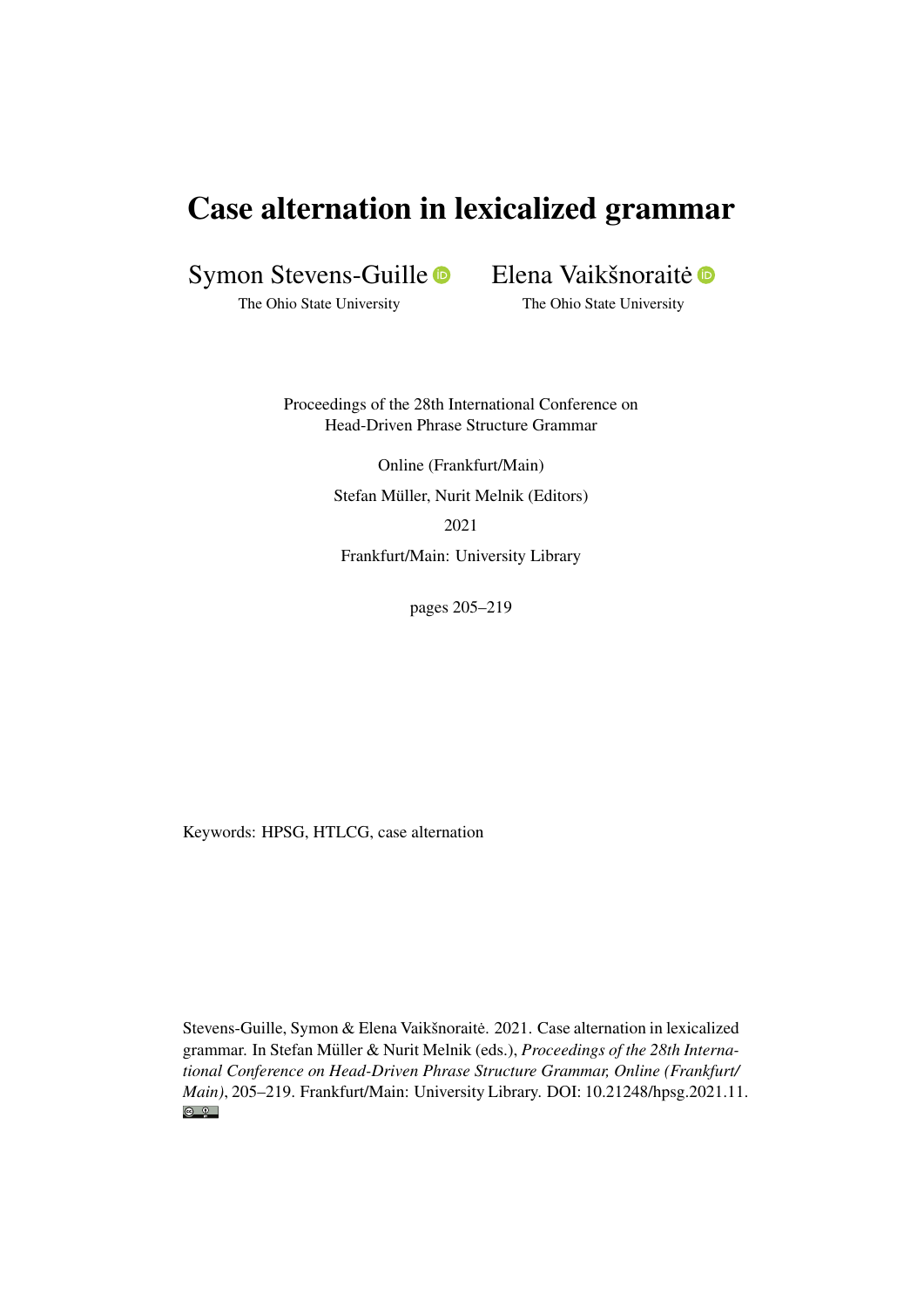#### Abstract

In this paper, we propose to extend the Przepiórkowski's 2000 analysis of Long Distance Genitive of Negation to the same phenomenon in Lithuanian. We discuss the features that have their origin in Categorial Grammar. We then develop a novel analysis of the case alternation in Categorial Grammar incorporating features of the HPSG analysis. The two accounts show a surprising convergence in basic assumptions and predictions.

# 1 Introduction

This paper presents two analyses of genitive-accusative case alternation in Lithuanian in two lexicalist grammars: Head-driven Phrase Structure Grammar (HPSG) and Hybrid Type Logical Categorial Grammar (HTLCG). In Lithuanian, a direct object of a transitive verb is canonically accusative case marked. In the presence of verbal negation *ne*, the same argument surfaces with genitive case marking instead of accusative. This phenomenon in Balto-Slavic linguistics is called the Genitive of Negation.

- (1) a. Vaiva Vaiva.NOM buy.PST.3 book-ACC book-GEN nusipirko knyg-ą / \*knyg-os. 'Vaiva bought a book.'
	- b. Vaiva Vaiva.NOM neg-buy.PST.3 book-ACC book-GEN ne-nusipirko \*knyg-ą / knyg-os. 'Vaiva didn't buy a book.'

Developing an empirically adequate and theoretically sound analysis of this case alternation has long animated linguists working on Balto-Slavic languages. In this paper, we propose that an analysis of Polish Genitive of Negation by Przepiórkowski (2000) can be extended to Lithuanian. Przepiórkowski's 2000 analysis is implemented in HPSG. We show that the HPSG analysis extends to Lithuanian. We highlight those components in the analysis that are historically related to developments in Categorial Grammar (CG). Subsequently, we propose an account in a contemporary Categorial Grammar, emphasizing the components of the account that are inspired by HPSG. The upshot we argue is a convergence between proof-theoretic and model-theoretic syntactic accounts, which suggests the potential for a renewed exchange of ideas between HPSG and CG communities.

In Section 2, we introduce the basic facts about Genitive of Negation in Lithuanian. In 3, we briefly summarize Przepiórkowski's 2000 analysis of Genitive of Negation in Polish and show how it can capture the Lithuanian data. Then we introduce Hybrid Type Logical Categorial Grammar (HTLCG) and propose an account of the data. Subsequently, we show how limitations in the CG analysis can be rectified by borrowing concepts from HPSG. Section 4 concludes the paper.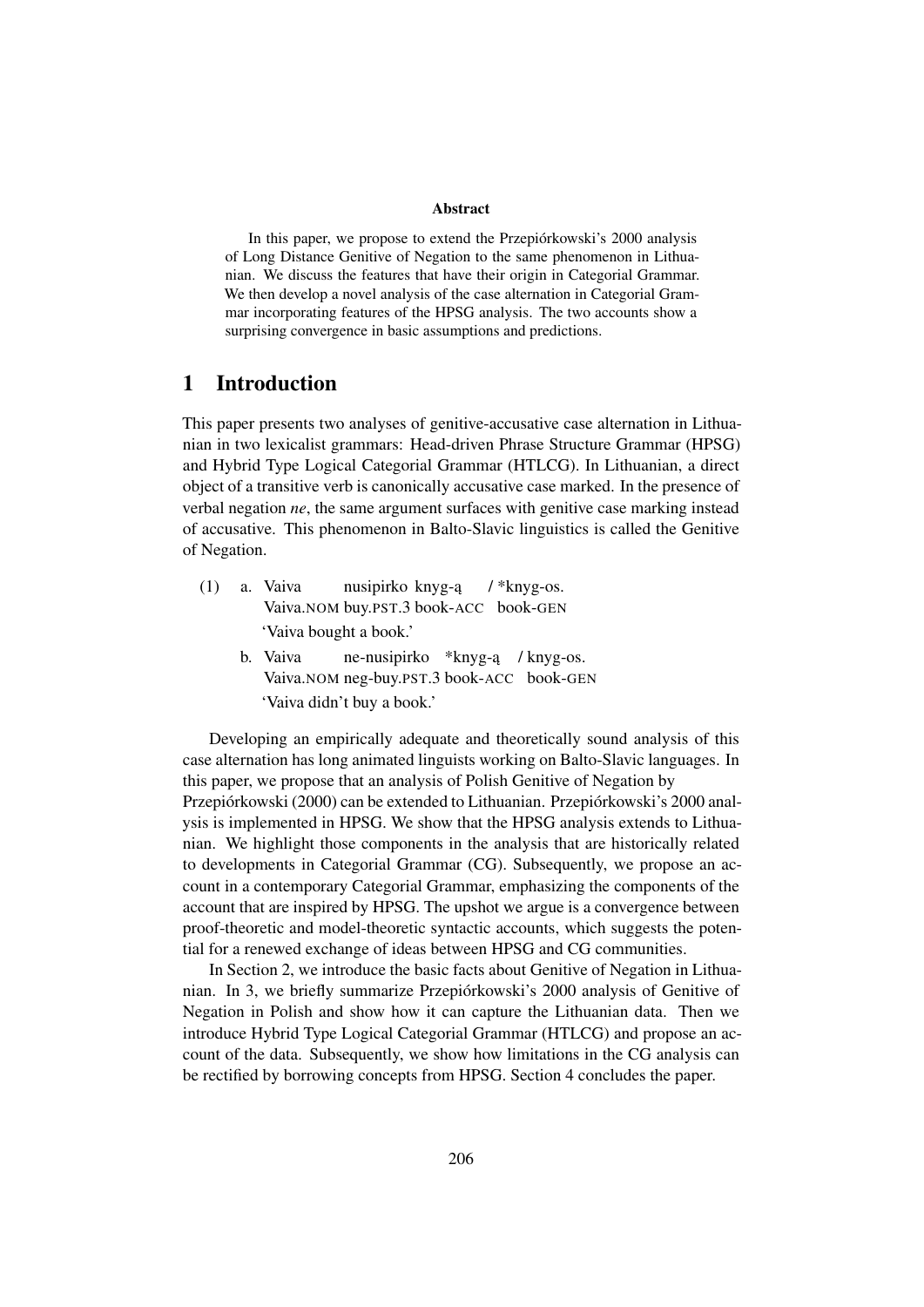# 2 Genitive of Negation in Lithuanian

In this section we describe Genitive of Negation in Lithuanian. Genitive of Negation in Lithuanian is said to be obligatory. All normally accusative case marked objects obligatorily occur in the genitive in the presence of verbal negation, which in Lithuanian is realized as a prefix *ne*. Non-accusative case marked objects do not participate in the case alternation as shown in 2. For example, the verb *džiaugtis* 'to rejoice' selects for an instrumental case-marked NP. In the presence of verbal negation case-marking on *pergale* 'victory' does not change.

- (2) a. Vaiva Vaiva.NOM rejoice.PST.3 victory-INST victory-GEN džiaugėsi pergal-e  $\prime$  \*pergal-es. 'Vaiva rejoiced in victory.'
	- b. Vaiva Vaiva.NOM neg-rejoice.PST.3 victory-INST victory-GEN ne-sidžiauge˙ pergal-e  $/$ \*pergal-ės. 'Vaiva didn't rejoice in victory.'

Genitive of Negation is clause-bound as shown in 3.

(3) Vaiva Vaiva.NOM neg-say.PST.3 that buy.PST.3 book-ACC book-GEN ne-sakė. kad nusipirko knyg-ą / \*knyg-os. 'Vaiva didn't say that she bought a book.'

While Genitive of Negation is clause-bound, it is not limited to local contexts. In Long Distance Genitive of Negation, an argument of an infinitival verb occurs in the genitive when the selecting verb is negated. A sentence containing a subject control verb is used as an example in 4.

- (4) a. ? Vaiva Vaiva.nom neg-promise.pst.3 buy.inf this-acc book-acc ne-pažadejo ˙ nupirkti šit-ą knyg-ą. 'Vaiva didn't promise to buy this book.'
	- b. Vaiva Vaiva.nom neg-promise.pst.3 buy.inf this-gen book-gen ne-pažadėjo nupirkti šit-os knyg-os. 'Vaiva didn't promise to buy this book.'

While Local Genitive of Negation is obligatory, Long Distance Genitive of Negation is often optional. There is at present a dearth of information concerning the factors that influence the choice of case (though see Arkadiev 2016).

Long Distance Genitive of Negation can in principle affect multiple direct objects. In 5, negation on the matrix verb *ne-išmoke˙* 'didn't teach' triggers genitive case on its direct object vaiku 'children' and also on the embedded object of the infinitival verb *tvoros* 'fence'.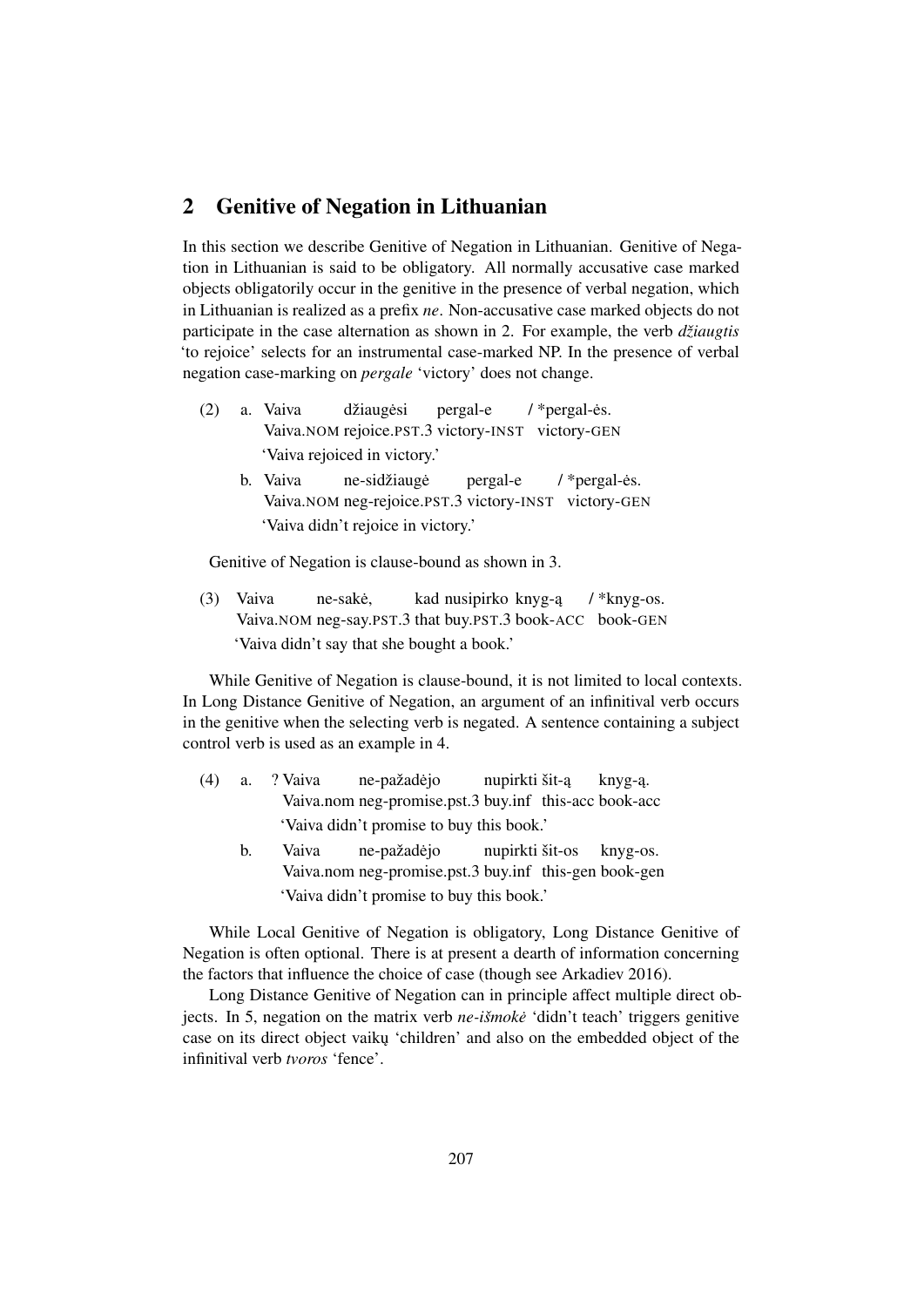(5) Tevai ˙ parent.NOM NEG-teach.PST3 children-GEN children-ACC paint.inf ne-išmoke˙ vaik-u˛ / \*vaik-us dažyti tvor-os fence-GEN fence-ACC  $/$  ?tvor-a. 'Parents did not teach their children to paint the fence.' (Arkadiev, 2016, 86)

An emprically adequate analysis of Genitive of Negation in Lithuanian thus needs to capture the following three empirical generalizations:

- (6) Empirical generalizations
	- a. Local Genitive of Negation is obligatory
	- b. Long distance Genitive of Negation is optional
	- c. Long distance Genitive of Negation can trigger genitive case on multiple (non-)local arguments

# 3 Analyses

In this section, we introduce two analyses of the Genitive of Negation aiming to capture the empirical generalizations in 6.

#### 3.1 Przepiórkowski (2000)'s analysis in HPSG

We propose that Przepiórkowski (2000)'s analysis of Genitive of Negation in Polish can be extended to Lithuanian. This result is expected given that Lithuanian patterns with Polish in that local Genitive of Negation is obligatory.

We adopt Przepiórkowski (2000)'s case division and case type hierarchy, which we present in 7. Notice that according to these assumptions, Polish and consequently Lithuanian has three structural cases: nominative, accusative and genitive.

- (7) Case division:
	- a. Structural cases: snom, sacc, sgen
	- b. Lexical cases: lacc, lgen, ldat, lins, lloc

Lexical entries of predicates are assumed to distinguish between a structural argument and a lexical argument as shown in the toy lexicon in 8.

(8) a. *nupirkti* 'to buy':  $[AGR-ST \ NP[str], NP[str] \ )]$ b. *didžiuotis* 'to be proud of': [AGR-ST ⟨NP[STR], NP[LINS]⟩]

Structural case is resolved to a particular morphological case by the (simplified) set of constraints in 9 and 10.

(9)  $[NEG-,ARG-ST[[]_{nelist} \oplus \langle [CASE str] \rangle \oplus [2]_{ist}]] \rightarrow$  $[ARG-ST][\overline{1}] \oplus \langle [CASE \, acc] \rangle \oplus [\overline{2}]]$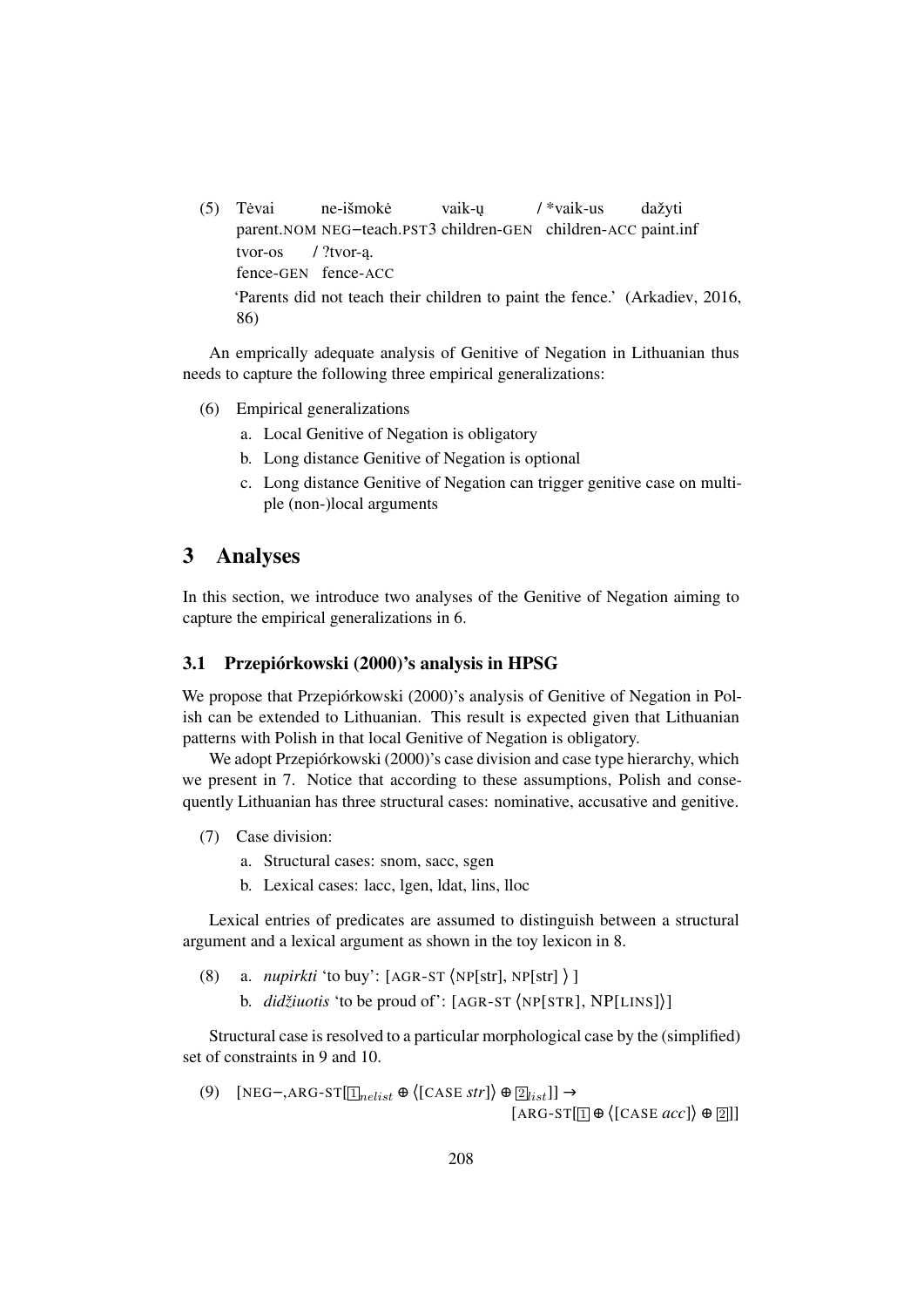$(10)$  [NEG+,ARG-ST[ $\Box_{nelist}$  ⊕  $\langle$ [CASE *str*] $\rangle \oplus \Box_{list}$ ]] →  $[ARG-ST][1] \oplus \langle [CASE \text{gen}] \rangle \oplus [2]]$ 

The rule in (9) ensures that the structural case is resolved to accusative when the NP is selected by something with the neg− property. More precisely, it states that for any non negated verbal category its non-initial structural argument must bear accusative case. The rule in (10) ensures that the structural case is resolved to genitive when the NP is selected by something with the NEG+ property. These sets of assumptions provide a simple analysis of Local Genitive of Negation as shown in Figure 1.



Figure 1: Local Genitive of Negation in sentence 1 in HPSG

Now turning to the optional Long Distance Genitive of Negation. Accusative case in the infinitival complement is accounted for straightforwardly as shown in Figure 2.



Figure 2: Local accusative in the infinitival complement in HPSG

To acccount for the genitive case in the infinitival complement further assumptions need to be made. In Przepiórkowski's 2000 analysis, the verb cluster consisting of a verb and its infinitival complement are analyzed in terms of argument inheritance. In other words, there is object raising to the complement of a complex predicate. In Figure 3, while *nupirkti* 'to buy' selects an NP to form an infinitive, the complement of *nepažadejo* 'didn't promise' is only required to be headed by an infinitive missing a subject and including a (possibly empty) list of complements. When *nepažadėjo* 'didn't promise' selects the infinitive *matyti* it subsequently inherits the selection of *tom-o* by inheriting the list of complements of the infinitive.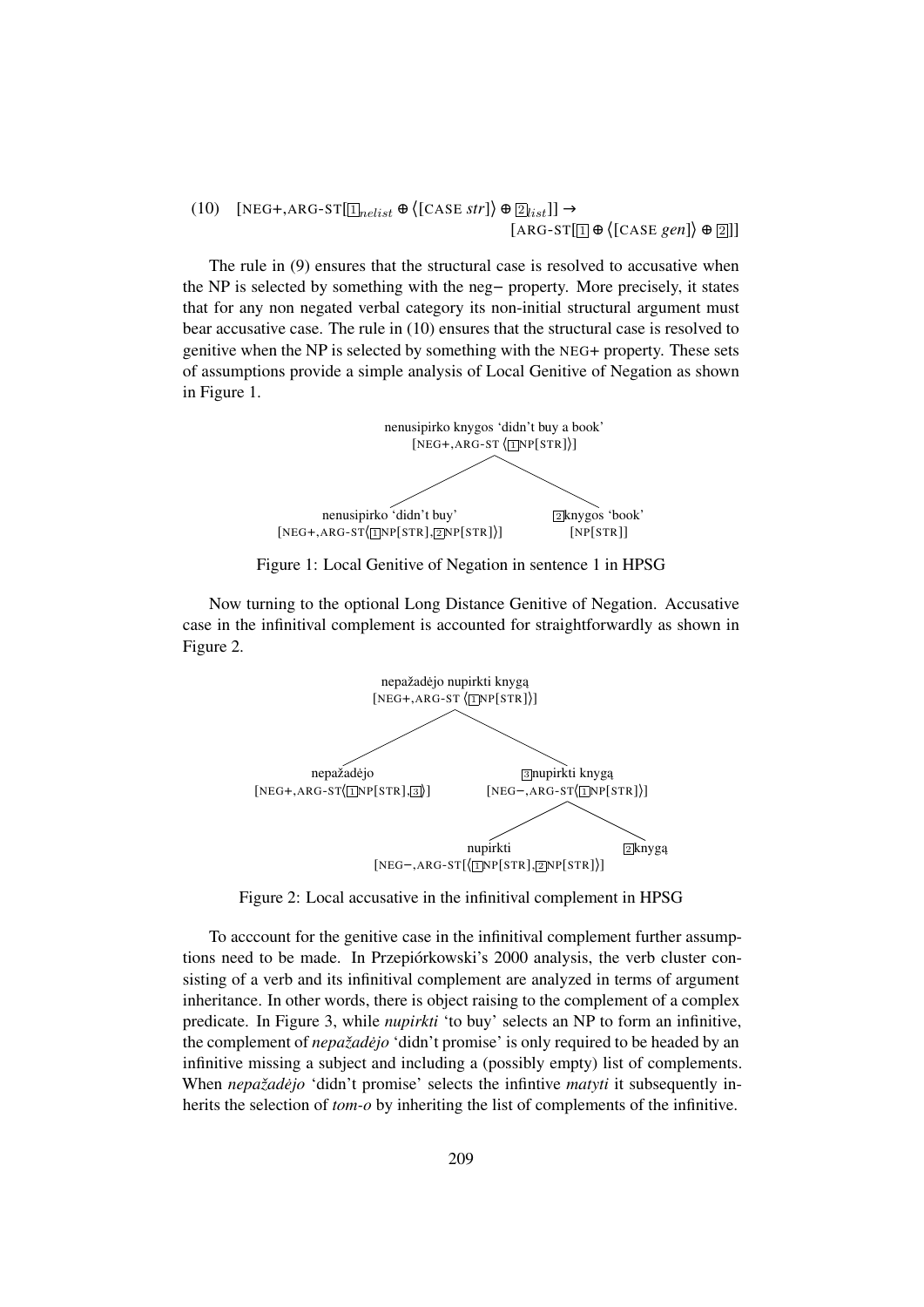

Figure 3: Long Distance Genitive of Negation in HPSG

Since in principle multiple arguments can raise, this analysis captures the fact that Long distance Genitive can trigger genitive case on multiple (non-)local arguments.

Przepiórkowski (2000)'s analysis thus captures all the empirical generalizations listed in 6.

### 3.2 HTLCG

HTLCG (Kubota, 2014; Moot & Stevens-Guille, 2019, 2020; Kubota & Levine, 2020) is a lexical theory of grammar based on linear logic (Girard, 1987). HTLCG differs from the standard Lambek Categorial Grammar L (Moortgat, 1997) in dividing syntax between the 'pheno' and 'tecto' components–roughly word order and argument structure. Moreover, it distinguishes directed and undirected implication. A sentence is generated by the grammar if and only if there is a proof of the proposition S(entence) with the premises corresponding to the lexical entries.

HTLCG lexical entries consist of tuples of pheno term, tecto type and semantic term. The tecto type reduces to a linear logic formula, the type of which can be recovered in the linear lambda calculus by the Curry-Howard Correspondence. Both the pheno and semantic components of the rules therefore correspond to inferences in the linear lambda calculus, reduction of which yields propositions in some target logic.<sup>1</sup> The target logic of our semantics is just first order logic. The target language of our pheno is likewise just a logic over strings or structures. The logic underlying the grammar is studied in depth in (Moot & Stevens-Guille, 2019, 2020).

Unlike earlier work in HTLCG, we import the universal quantifier from first order multiplicative linear logic (MILL1) into the logic of HTLCG. While the first order extension slightly complicates the underlying logic, we will mostly forego discussion of matters of logic, restricting ourselves to presenting the theory for which the quantifier is invoked.<sup>2</sup>

<sup>1</sup>Note however that since types from L correspond to terms of type *s*(tring) or *s*tructure, the directed implication introduction rule, unlike the the undirected implication introduction rule, doesn't correspond to introducing a function in the pheno.

<sup>&</sup>lt;sup>2</sup>We are not the first to employ MILL1 to extend L. Moot & Piazza (2001) show how MILL1 can be used to account for a wide variety of phenomena that are otherwise difficult to account for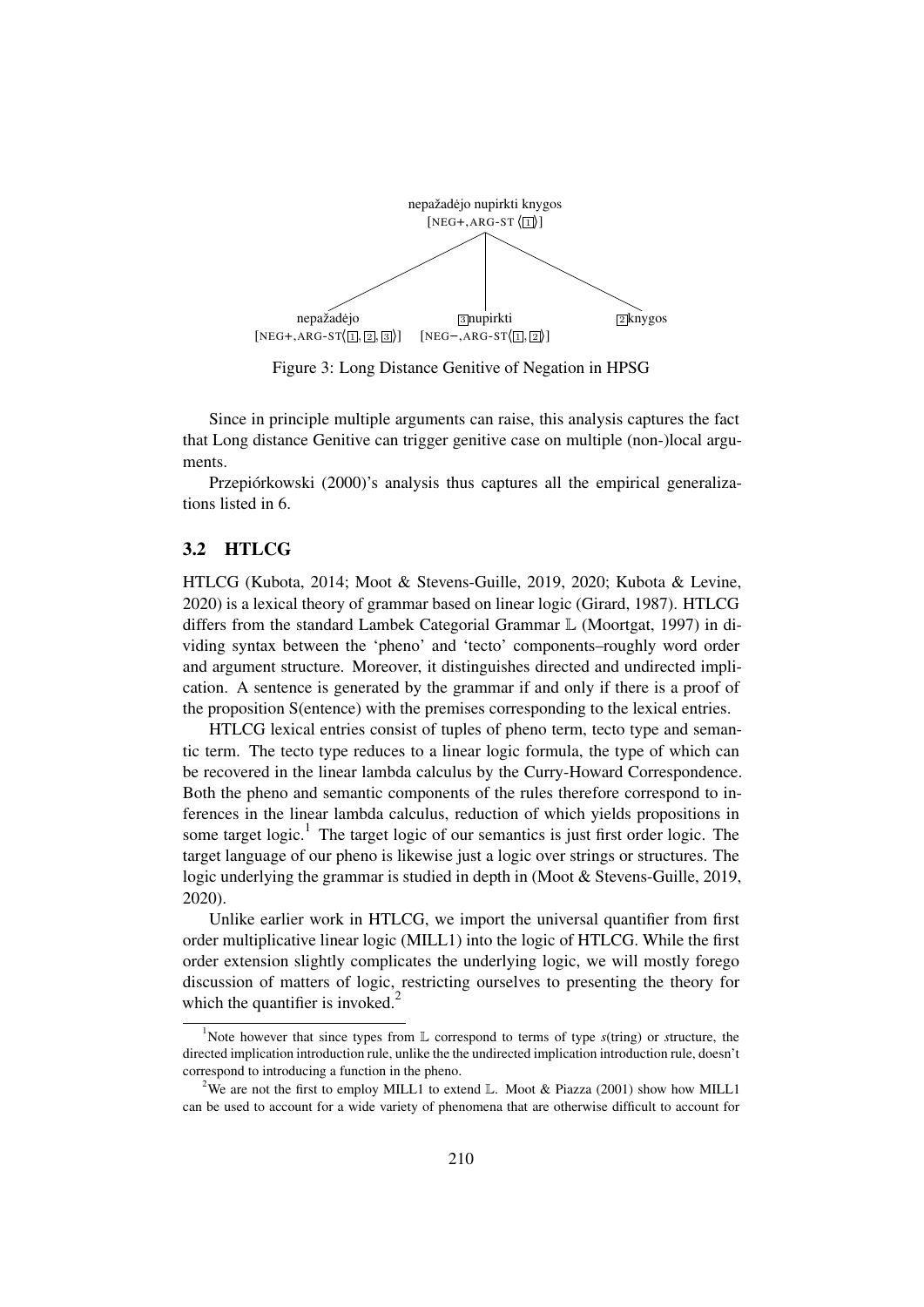In the first order version of HTLCG, case is uniformly represented by an argument of N or NP which expones it. We provide a lexicon in Table 1.

| pheno               | tecto                       | semantics                                      |
|---------------------|-----------------------------|------------------------------------------------|
| saruno <sup>s</sup> | NP(gen)                     | saruno                                         |
| $via^s$             | NP(nom)                     | $via^e$                                        |
| nori <sup>s</sup>   | $(NP(nom)\S)/(NP(nom)\INF)$ | $\lambda P^{e\rightarrow t}x^e. want(x, P(x))$ |
| $pamatyti^s$        | $(NP(nom)\INF)/NP(acc)$     | $\lambda x^e y^e \cdot \textit{see}(y, x)$     |
| pamate <sup>s</sup> | $(NP(nom)\S)/NP(acc)$       | $\lambda x^e y^e \cdot \textit{see}(y, x)$     |

Table 1: HTLCG Lexicon.

We first introduce the directed fragment of HTLCG in Gentzen-style natural deduction, which is a pheno-decorated version of the directed implications of  $\mathbb L$ with the addition of the distinction between Lex and Id, on which see (Moot & Stevens-Guille, 2019, 2020). These rules are shown in Figure 3.2.

$$
\frac{1}{p^{s}: w \mid M; A} \text{Lex } \frac{}{x^{\alpha}: A \mid x^{\alpha}: A} \text{Id}
$$
\n
$$
\frac{\Gamma \mid M^{s}: B/A \quad \Delta \mid N^{s}: A}{\Gamma, \Delta \mid (M+N)^{s}: B} / E \quad \frac{\Delta \mid N^{s}: A \quad \Gamma \mid M^{s}: A \backslash B}{\Delta, \Gamma \mid (N+M)^{s}: B} / E
$$
\n
$$
\frac{\Gamma, p^{s}: A \mid (M+p)^{s}: B}{\Gamma \mid M^{s}: B/A} / I \quad \frac{p^{s}: A, \Gamma \mid (p+M)^{s}: B}{\Gamma \mid M^{s}: A \backslash B} / I
$$

Figure 4: Gentzen-Style ND Inference Rules for directed HTLCG

We will omit the left side of the the Lex rule in the proofs to follow, since it is required just for technical reasons. In the syntactic proofs we will implicitly reduce the pheno terms. In the semantic term reductions we will perform  $\beta$  reduction on the fly, too, but mark it explicitly in the rule.

To get a sense of how the grammar works, we provide the syntactic proof of *Vaiva pamate Šarung* 'Vaiva saw Sarunas' in Figure 5 followed by the corresponding semantic proof in Figure 6. These proofs suffice to show how word order and case is determined in the theory; the semantic proof mirrors the syntactic proof,

in L. In fact, adding the quantifiers of MILL1 to multiplicative linear logic doesn't change the complexity of deciding provability from the multiplicative propositional fragment: deciding MILL1 is NP-complete. One further point is that the Curry-Howard Correspondence for quantifiers is dependent types. In the interests of keeping exposition of the logic to a minimum we therefore suppress the rules for ∀, rolling uses of the elimination rule (which is the only rule we use) into some uses of the implication elimination rule (effectively implementing universal modus ponens). But nothing prevents us from constructing the proofs without suppressed rules.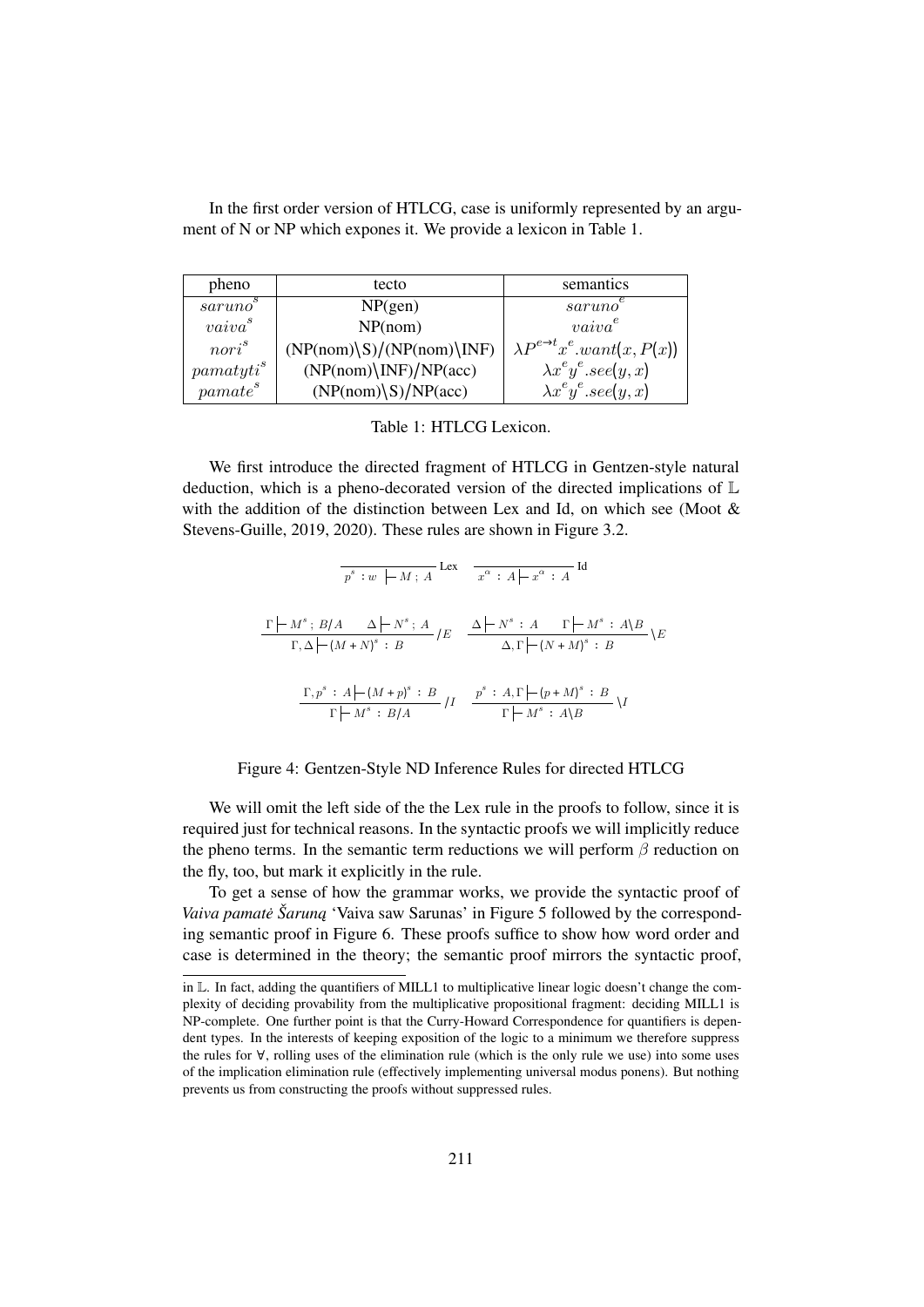

Figure 5: Lithuanian transitive in HTLCG

$$
\frac{\frac{\overline{z}}{\log x} \log x}{\frac{\log x}{\log x} \log x} \cdot \frac{\frac{\overline{z}}{\log x} \log x}{\log x} \cdot \frac{\overline{z}}{\log x} \cdot \frac{\overline{z}}{\log x}}{\log x} \cdot \frac{\log x}{\log x} \cdot \frac{\log x}{\log x} \cdot \frac{\log x}{\log x} \cdot \frac{\log x}{\log x} \cdot \frac{\log x}{\log x} \cdot \frac{\log x}{\log x} \cdot \frac{\log x}{\log x} \cdot \frac{\log x}{\log x} \cdot \frac{\log x}{\log x} \cdot \frac{\log x}{\log x} \cdot \frac{\log x}{\log x} \cdot \frac{\log x}{\log x} \cdot \frac{\log x}{\log x} \cdot \frac{\log x}{\log x} \cdot \frac{\log x}{\log x} \cdot \frac{\log x}{\log x} \cdot \frac{\log x}{\log x} \cdot \frac{\log x}{\log x} \cdot \frac{\log x}{\log x} \cdot \frac{\log x}{\log x} \cdot \frac{\log x}{\log x} \cdot \frac{\log x}{\log x} \cdot \frac{\log x}{\log x} \cdot \frac{\log x}{\log x} \cdot \frac{\log x}{\log x} \cdot \frac{\log x}{\log x} \cdot \frac{\log x}{\log x} \cdot \frac{\log x}{\log x} \cdot \frac{\log x}{\log x} \cdot \frac{\log x}{\log x} \cdot \frac{\log x}{\log x} \cdot \frac{\log x}{\log x} \cdot \frac{\log x}{\log x} \cdot \frac{\log x}{\log x} \cdot \frac{\log x}{\log x} \cdot \frac{\log x}{\log x} \cdot \frac{\log x}{\log x} \cdot \frac{\log x}{\log x} \cdot \frac{\log x}{\log x} \cdot \frac{\log x}{\log x} \cdot \frac{\log x}{\log x} \cdot \frac{\log x}{\log x} \cdot \frac{\log x}{\log x} \cdot \frac{\log x}{\log x} \cdot \frac{\log x}{\log x} \cdot \frac{\log x}{\log x} \cdot \frac{\log x}{\log x} \cdot \frac{\log x}{\log x} \cdot \frac{\log x}{\log x} \cdot \frac{\log x}{\log x} \cdot \frac{\log x}{\log x} \cdot \frac{\log x}{\log x} \cdot \frac{\log x}{\log x} \cdot \frac{\log x}{\log x} \cdot \frac{\log x}{\log x} \cdot \frac{\log x}{\log x}
$$

Figure 6: Semantic term for Lithuanian Transitive in HTLCG.

with the leaves of the tree corresponding to the semantic and syntactic content of the lexical items.

### 3.2.1 Negation

The centerpiece of our theory of Genitive of Negation is the lexical entry for negation. The lexical entry scheme for negation, like for conjunction and disjunction, is polymorphic.

(11) 
$$
\lambda t^{(s\rightarrow)_{n}s} q^{s} \dots q_{n}^{s}.ne + t(q \dots q_{n});
$$

$$
\forall x. T[x := f(x)] \upharpoonright T;
$$

$$
\lambda P^{e\rightarrow(e\rightarrow)_{n}t} z^{e} \dots z_{n}^{e} x^{e}. \neg P(x, z \dots z_{n})
$$

Here T is a meta-variable in the style of Steedman (2000) over:

(12) {NP(nom)\S<sup>*int*</sup>, (NP(nom)\S)↑E, (NP(nom)\INF)↑E}

E is a meta-variable over:

(13) {NP(x), NP(x)↑NP(x)<sub>1</sub>...↑NP(x)<sub>n≥1</sub>}

It is worth noting that the since the number of recursively embedded clauses to a negated verb is bounded in practice (if not in principle) and since this bound limits the number of NPs which could be 'raised' to be selected by the complement of *ne*, one could dispense with the ∀ completely, simply enumerating the set of possible lexical entries.

The most important part of the entry for *ne* is the axiom restricting *f* :

(14)  $\forall x.(x \neq acc \rightarrow f(x) = x) \land (x = acc \rightarrow f(x) = gen)$ 

The axiom ensures the function *f* is the identity function on every input but acc, for which it returns gen.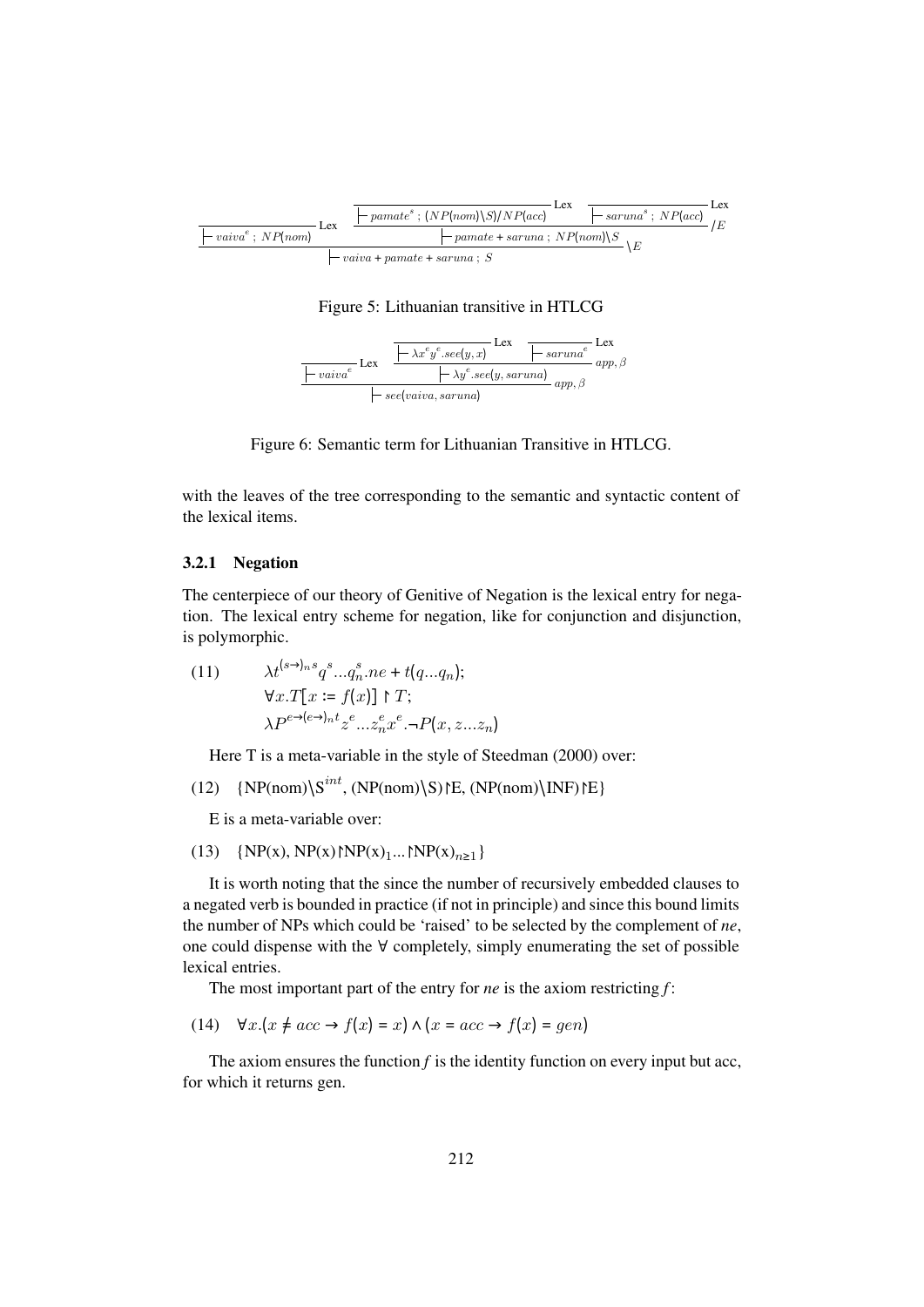

Figure 7: Embedded acc from *matyti* in HTLCG



Figure 8: Semantic term for Figure 7.

Before seeing how *ne* contributes to solving (long) GN, we derive the embedded accussative of a complex predicate in which *ne* isn't present. Complex predicates are modelled in the spirit of Kubota (2014)'s account of Japanese complex predicates in CG. In the proofs in Figure 7 and Figure 8 the embedded infinitive is selected by the higher verb *nori*, which supplies the embedded verb with its subject in the semantics; the case of the embedded object is determined entirely by the embedded verb.

#### 3.2.2 Full HTLCG

Full HTLCG is obtained by adding the following connective  $\uparrow$  and its inference rules in Figure 9. We can add the rule for ∀E and the derived rule of universal modus ponens, too, but in keeping with our earlier comments, we suppress these rules and their exposition for space.

$$
\frac{\Gamma \left| \right. \left| M^{\alpha \rightarrow \beta} \right|; A \upharpoonright B \quad \Delta \left| \right. \left| N^{\alpha} \right|; B}{\Gamma, \Delta \left| \right. \left| (MN)^{\beta} \right|; A} \upharpoonright E
$$
\n
$$
\frac{\Gamma, x^{\alpha} : A \left| \right. \left| M^{\beta} \right|; B}{\Gamma \left| \right. \left| (\lambda x. M)^{\alpha \rightarrow \beta} \right|; B \upharpoonright A} \upharpoonright I
$$

Figure 9: ND for  $\uparrow$ .

Given the foregoing rules, we can now derive the Genitive of Negation. We first present the syntactic proof of local Genitive of Negation in Figure 10. The semantic proof corresponding to the syntactic proof in Figure 10 is found in 11. Note that, in the interests of intelligibility, we suppress the tecto types in some Lex rules, since these can be recovered from the tectos which combine with them–the tecto types are further present in the Figure 1. We suppress corresponding terms in the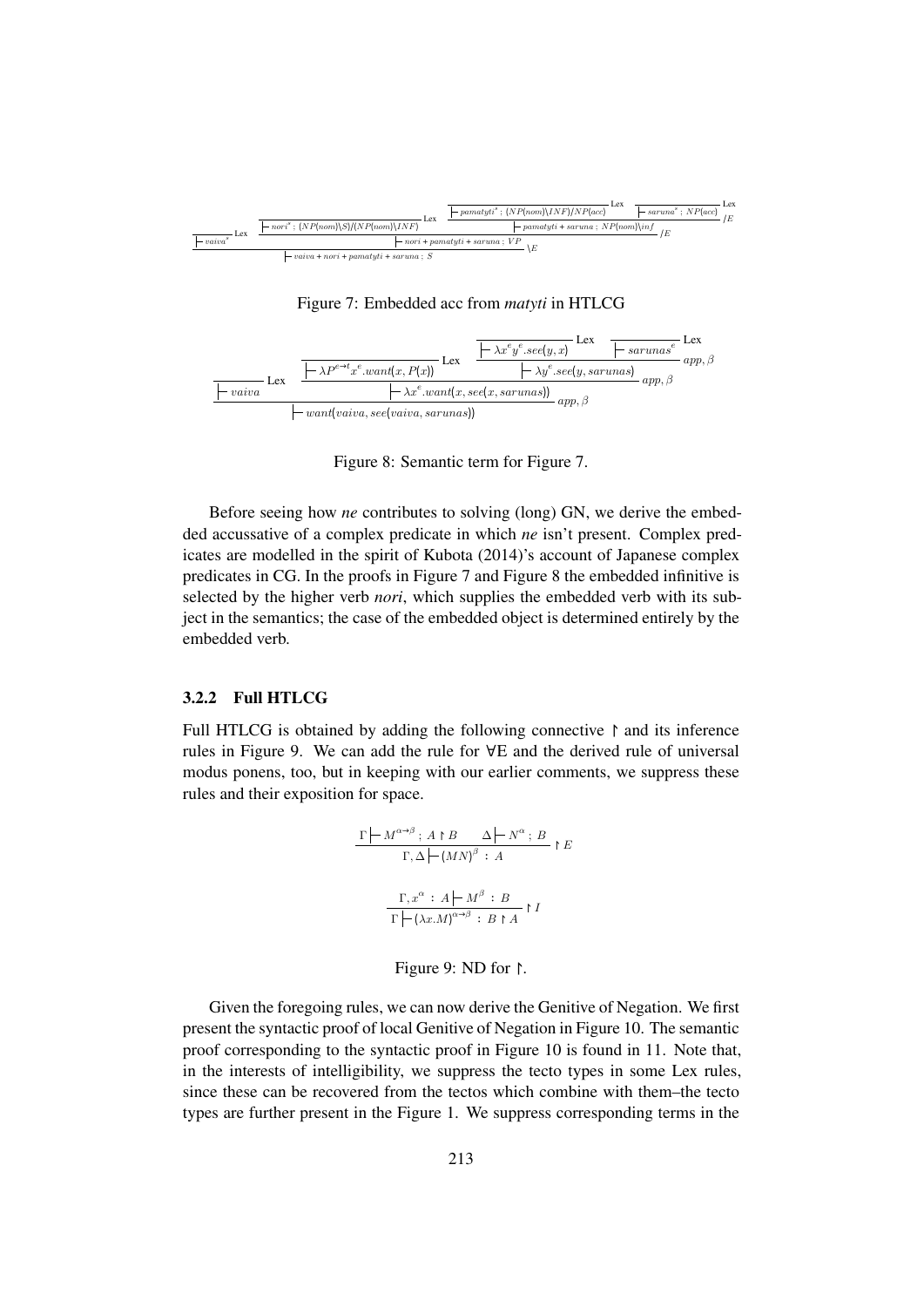

Figure 10: Gen from *ne-pamate˙* 'didn't see' in HTLCG



Figure 11: Semantic term for Figure 10

semantic proofs, simply writing the word which denotes the term and its type. The important step of the proof is  $\forall \restriction E$ , the conclusion of which converts the  $NP(acc)$ argument of the verb complex to  $NP(gen)$ , thereby licensing composition with the 'raised' genitive object.

With the extended version of HTLCG, we now step through the proof of long Genitive of Negation in *Vaiva nenori pamatyti Šarūno* 'Vaiva doesn't want to see Sarunas'. Figure 12 shows the syntactic proof of long Genitive of Negation by raising of the embedded object to the negated verb complex. The corresponding semantic proof of the syntactic proof in Figure 12 is represented in Figure 13.

## 3.3 Interim conclusions

Lithuanian Genitive of Negation can be given an off-the-shelf analysis in HPSG by adopting the theory developed for Polish Genitive of Negation in Przepiórkowski (2000). The HPSG theory makes significant use of function composition, which is a theorem of HTLCG. Function composition underlies the HPSG account of complex predicates, where complex predicates are the source of long GN. We have



Figure 12: Gen from *ne-nori* in HTLCG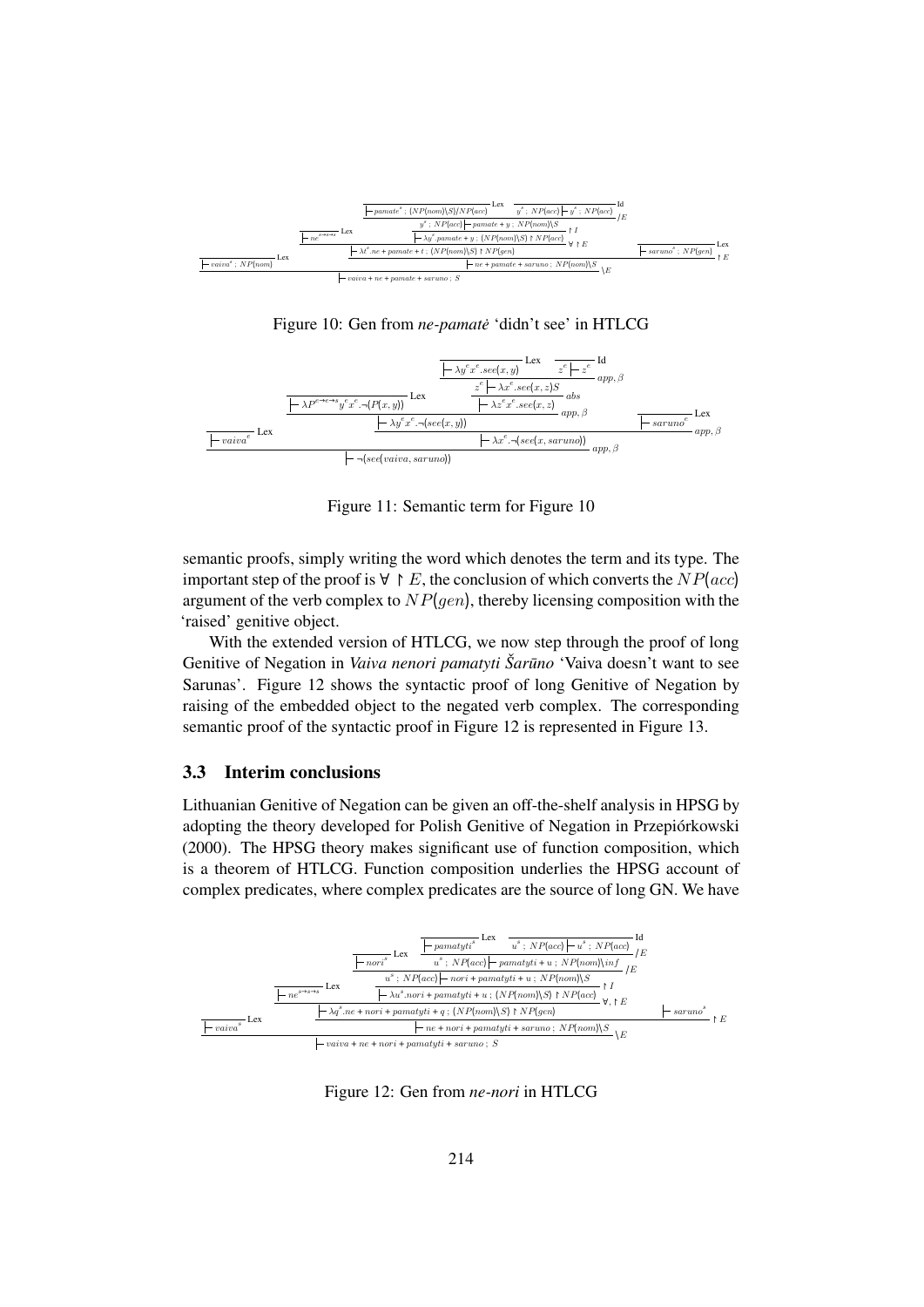

Figure 13: Semantic term for Figure 12

developed an HTLCG account in which complex predicates are the source of long Genitive of Negation too. This points to a convergence between the two theories.

The HTLCG account is successful in capturing Lithuanian Genitive of Negation due to the presumptions that  $(N)P$  can be modelled in terms of a property of case.<sup>3</sup> The property view of categories is underdeveloped in the CG literature, perhaps in part due to there being no standard account of features (Kubota, 2021). But the property view could be extended to properties of sequences of arguments corresponding to features in HPSG; in fact we will shortly argue that further features borrowed from HPSG improve the HTLCG account. Perhaps the use of features in the present work will spur renewed interest in incorporating concepts from HPSG–which surely enjoys the most developed account of features among rigorous grammar formalisms–into CG.

Despite the proposed convergence between HPSG and HTLCG, both accounts of (long) GN, without further restrictions, overgenerate.

The following schemes represent optional embedded acc/gen:

- (15) NP(nom) ne-V NP(gen) inf NP(acc)
- (16) NP(nom) ne-V NP(gen) inf NP(gen)

The HTLCG theory derives this scheme. However, by virtue of deriving the scheme above, which involves uniform licensing of ↾I, the theory erroneously derives the following scheme:

 $(17)$  NP(nom) ne-V NP(acc) X.

Where X is schematic for one of the following:

- (18) NP(obl)
- (19) NP(y) INF NP( $\{acc, gen\}$ )
- $(20)$  INF NP( $\{acc, gen\}$ )
- (21)  $NP(y)$  INF NP({acc, gen}) NP(obl)
- (22) INF NP({acc, gen}) NP(obl)

 $3$ It should be obvious that agreement could be modelled by means of the property view of categories too.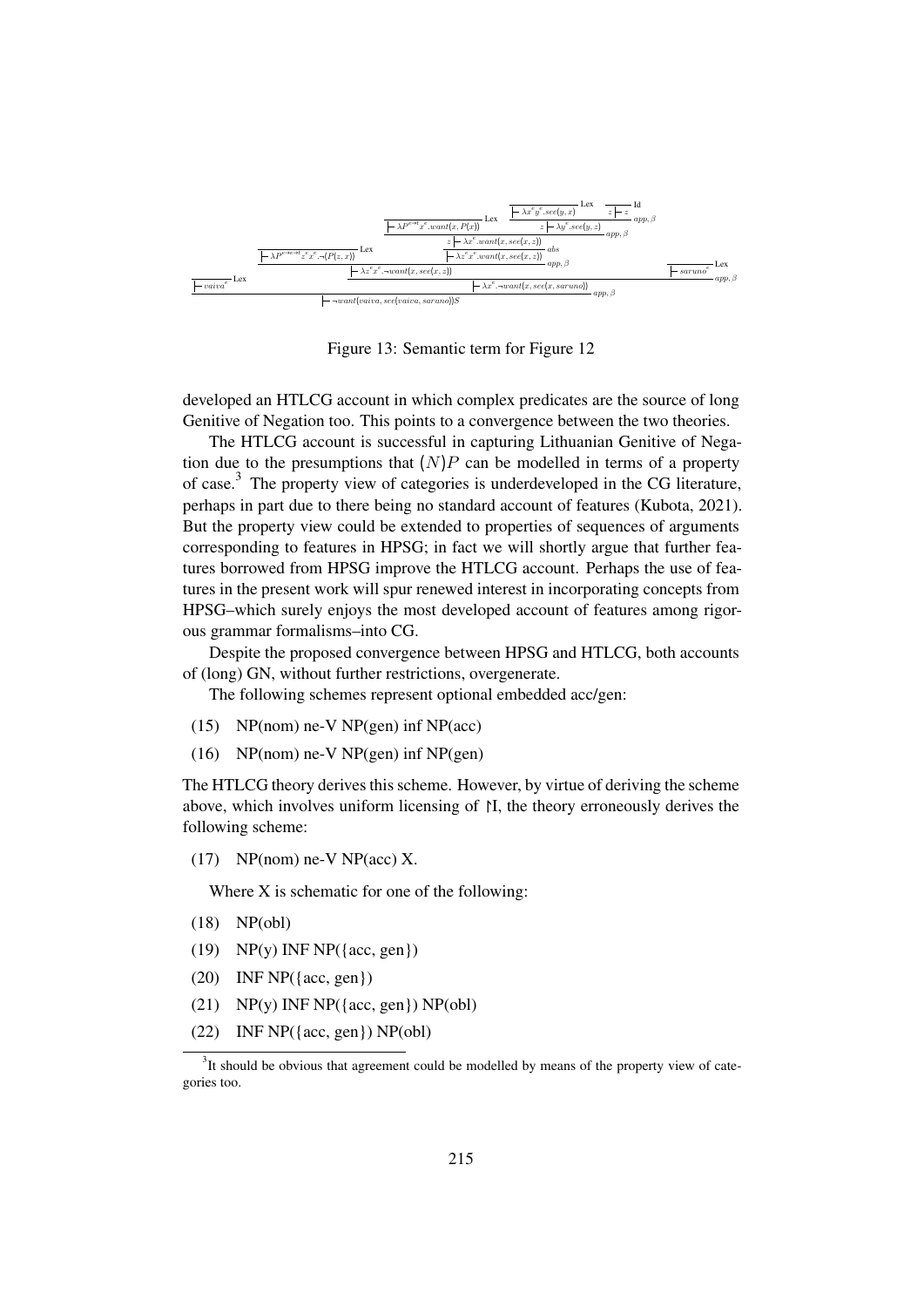The schemes are derived due to the fact that the NP being selected by the *ne*-V complex doesn't need to be the NP adjacent to the *ne*-V complex; it could be some embedded NP with case of any type. However, this issue can be resolved by incorporating a feature from the HPSG account.

Before proceeding to fixing the HTLCG account, we note some limits of both the HPSG and HTLCG accounts. Both accounts predict that embedded acc and gen are in free variation. For Lithuanian this predicts unattested acc, since in some environments embedded gen is overwhelmingly preferred (Arkadiev, 2016).

More difficult for the HPSG account is the following erroneous scheme:<sup>4</sup>

#### (23) NP(nom) V ne-INF NP(acc)

This scheme is erroneouly generated by building V *ne*-INF into a complex predicate and 'raising' the embedded NP, which will then get acc from V.

Przepiórkowski (2000) noticed this issue and correctly ruled it out by restricting raising to [NEG−] environments. Thus, if the lower verb is [NEG+], the embedded object is forced to be resolved with respect to *ne*-INF. This restriction is implemented by invoking raising features:

# $(24) \quad [\text{NEG+, ARG-ST}(\textcircled{\textcircled{\textcirc}} \oplus \textcircled{\textcirc{\textcirc{\textcirc{\textcirc}}}}]) \rightarrow \textcircled{\textcirc{\textcirc{\textcirc{\textcirc{\textcirc}}}}} = \text{list}[XP^{\textcirc}]$

In brief, the head with the property [NEG+] requires its arguments (except the first) to be of the form  $XP^-$  where the feature - means the argument is raised no further.

Moreover, raising features prevent case resolution mismatch between an embedded verb and the head which selects it to form a negated complex predicate. The resulting resolution principles then get the following form:

(25) [NEG-, ARG-ST[
$$
\boxed{1}]_{nelist} \oplus \langle [CASE str]^{\frown} \oplus [\overline{2}]_{list}] \rightarrow
$$
  
\n[ARG-ST[ $\boxed{1} \oplus \langle [CASE acc] \oplus \boxed{2}]$ ]  
\n(26) [NEG+, ARG-ST[ $\boxed{1}]_{nelist} \oplus \langle [CASE str]^{\frown} \oplus [\overline{2}]_{list}] \rightarrow$   
\n[ARG-ST[ $\boxed{1} \oplus \langle [CASE gen] \rangle \oplus [\overline{2}]$ ]  
\n[ARG-ST[ $\boxed{1} \oplus \langle [CASE gen] \rangle \oplus [\overline{2}]$ ]

Witko (2008) objects to these techniques. According to him, Przepiorkowski's use of clitic climbing data to justify the prohibition on raising from negated VPs isn't robust. However, it is worth noting that Witkos develops these arguments from the position of the Minimalist Program; in his own framework every dependency, whether long or local, produced by 'agree' or 'merge', is due to features. Consequently, Witkos's criticism is pyrrhic, since his own theory relies on non-standard distinctions between complete and incomplete (double) probes and features including +MULTIPLE, which just serve to instruct probes to multiple agree.

Witkos's features do not seem superior to raising features, which are, moreover, common to Minimalist syntax in the form of feature deficiencies. Indeed, Witkos

<sup>&</sup>lt;sup>4</sup>This scheme is not produced by HTLCG since in HTLCG ne requires its complement–here INF–to be missing some object.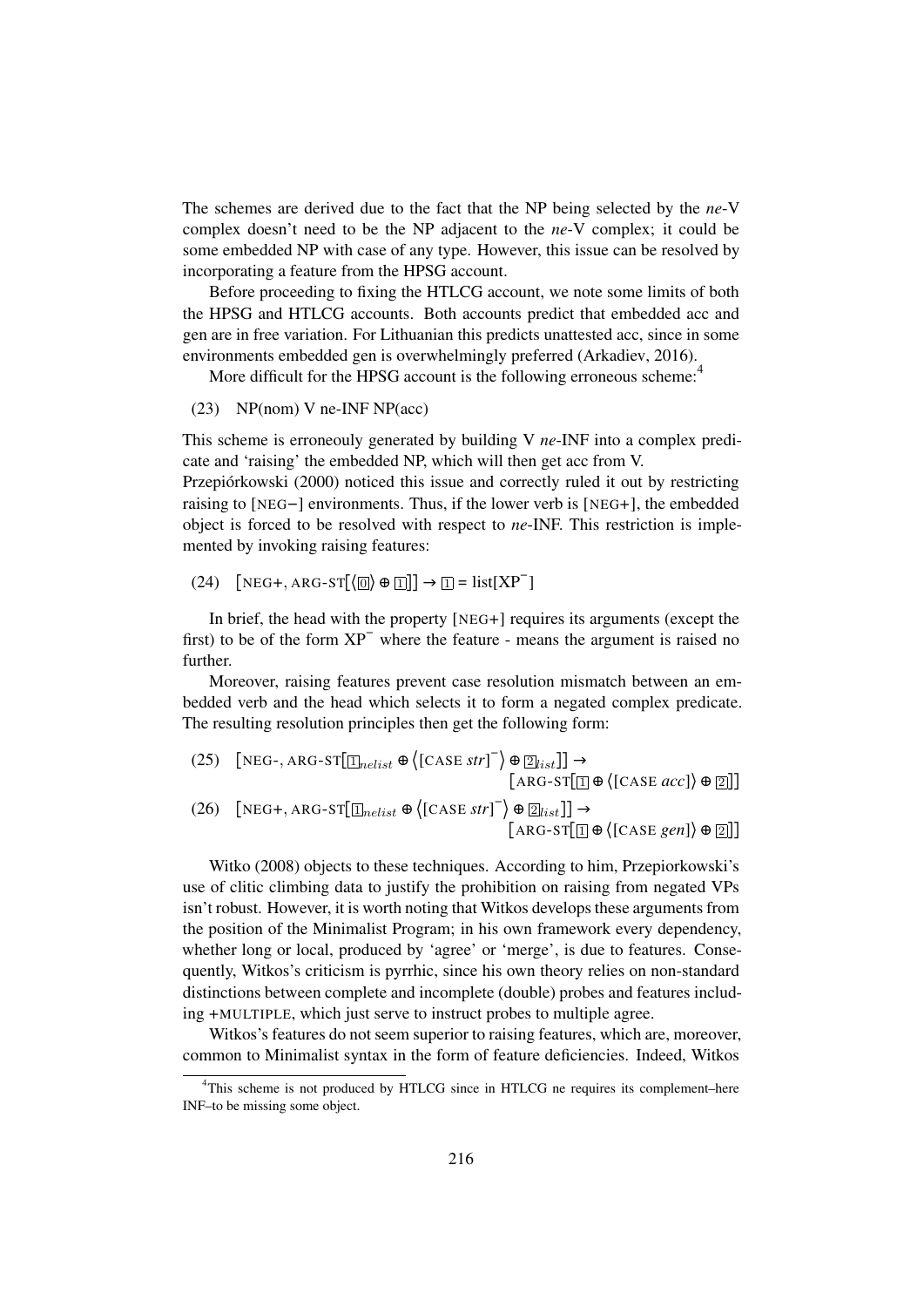uses such feature deficiencies to license multiple probes in long  $GN<sup>5</sup>$ . While we concur with Przepiórkowski (2000) that his prohibition on raising doesn't seem to follow from other principles, we do not consider this too troubling; though we do consider whether it could be reduced to some other property of the grammar a research topic worth studying.

Before closing this section, it is worth noting a confound with the data. Despite the robust judgement that local Genitive of Negation is required, recent corpus work shows that some dialects of Lithuanian don't uniformly enforce local Genitive of Negation (Kozhanov, 2017). Consequently, the problems of over-generation could be tempered by restricting attention to particular dialects of Lithuanian. Modelling the dialects studied by Kozhanov would require generating acc even in local Genitive of Negation environments. In the present work we restrict attention to just those dialects in which local Genitive of Negation is required.

## 3.4 Revised HTLCG theory

The entire overgeneration paradigm of HTLCG is eliminated if, following Przepiórkowski (2000), raising features are introduced. Then we can invoke the following principles concerning the selection restrictions of types of predicates:

- (27) Every non-oblique NP selected by the finite verb includes the argument − for 'doesn't raise'.
- (28) Every non-oblique NP selected by the infinitive, except possibly the subject cf. (Przepiórkowski, 2000, p.151), includes the argument + for 'can raise'.

Given the foregoing principles, we provide the following new definition for *ne*:

(29) 
$$
\lambda t^{(s\rightarrow)_{n}s} q^{s} \dots q_{n}^{s}.ne + t(q \dots q_{n});
$$

$$
\forall x. T[x := f(x)] \uparrow T;
$$

$$
\lambda P^{e\rightarrow(e\rightarrow)_{n}t} z^{e} \dots z_{n}^{e} x^{e} \dots P(x, z \dots z_{n})
$$

Here T is the following:

(30) {NP(nom,-)}
$$
S^{int}
$$
, (NP(nom,-) $S$ ) $\upharpoonright E$ , (NP(nom,-) $\lparrow$ INF) $\upharpoonright NP(x,+)$ }

E is the following:

(31) {NP(x,-), NP(x,-) 
$$
\uparrow
$$
 NP(x,+)<sub>1</sub>...  $\uparrow$  NP(x,+)<sub>*n* \ge 1</sub>}

 ${}^{5}$ It is only by the embedded infinitive missing its case feature that long Genitive of Negation is produced. When the embedded infinitive is provided this feature by the lexicon, long Genitive of Negation is blocked (Witko, 2008, fn.38). Moreover, blocking long Genitive of Negation requires the higher probe to be −MULTIPLE. Witkos must further provide further evidence for the existence of the parameter he presumes concerning whether languages license multiple probing–without such evidence there is no principled reason why the multiple probing technology he invokes is present in Polish or seemingly restricted to the genitive dependency.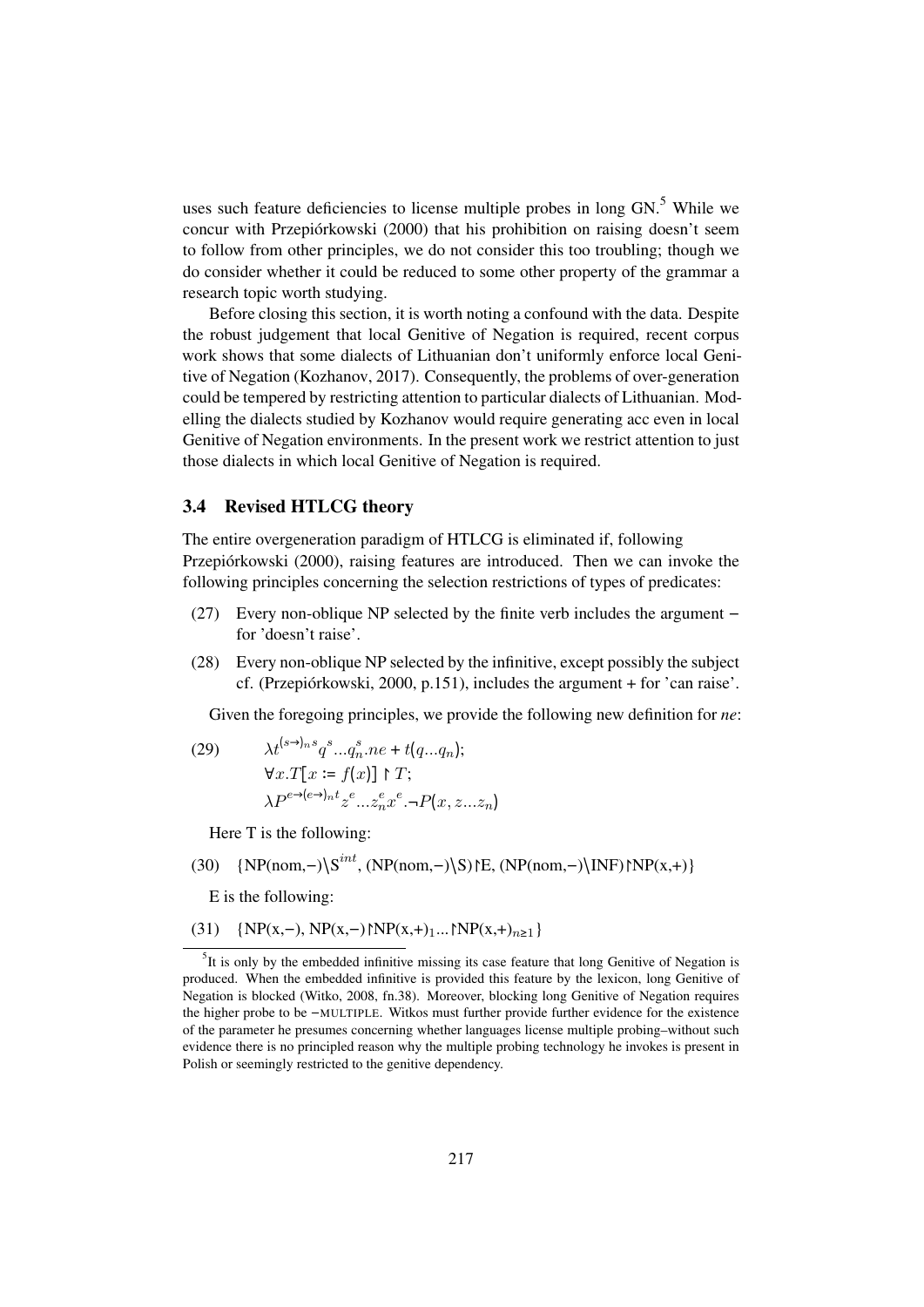The distribution for (long) Genitive of Negation given by this version of *ne* is i) finite GN, ii) finite Genitive of Negation with embedded long GN, iii) infinitive Genitive of Negation with the higher verb selecting *ne*-INF. This suffices to predict the correct distribution of GN: it cannot cross sentence boundaries; long Genitive of Negation is possible; multiple Genitive of Negation is possible.<sup>6</sup>

## 4 Conclusion

We have exemplified the pattern of (long) Genitive of Negation in Lithuanian, providing two accounts of the phenemenon. Since the HPSG account we employ is developed for Polish, the applicability of the account to Lithuanian provides further evidence for the robustness of Przepiórkowski (2000)'s theory of case. While Lithuanian and Polish are both Balto-Slavic languages, their respective positions in different subfamilies raise questions concerning the processes that produced such similar phenomena. The immediate sister languages of Polish have only optional GN, while Latvian, one of the few other Baltic languages, employs Genitive of Negation pretty much exclusively in emphatic contexts (Arkadiev, 2016).<sup>7</sup> In future work we hope to discuss the cross-linguistic typology of Genitive of Negation in greater depth.

The accounts we develop here suggest a surprising convergence between HPSG and HTLCG. This convergence muddies the distinction sometimes made between model-theoretic and proof-theoretic grammar formalisms. We argue that the distinction between these perspectives, while surely useful, can obscure the similarity between the respective practices of constructing grammar fragments. Components of the HPSG account of (long) Genitive of Negation borrow from categorial grammar, while the HTLCG account proposed here very explicitly borrows from the HPSG account.

We close with an open problem: the raising features of both HPSG and, by extension, HTLCG are somewhat unsatisfactory–we have not at present found a way to motivate them or the principles which depend on them on purely empirical grounds. Future work will explore whether these features are dispensable, whether they go proxy for some property of the languages not yet noticed, or whether they just reflect the highly specific distribution of GN.

## References

Arkadiev, Peter. 2016. Long-distance genitive of negation in Lithuanian. In *Argument realization in Baltic*, 37–81. Amsterdam: John Benjamins.

 $6$ We have not discussed how to treat the negation over infinitives which embed infinitives, but this distribution is quite difficult to judge and currently underdocumented.

 $<sup>7</sup>$ Slovene is the closest Slavic language we know of which patterns with Polish in Genitive of</sup> Negation distribution, while Arkadiev suggests Latgalian, another Baltic language, patterns with Lithuanian in Genitive of Negation distribution (Arkadiev, 2016).